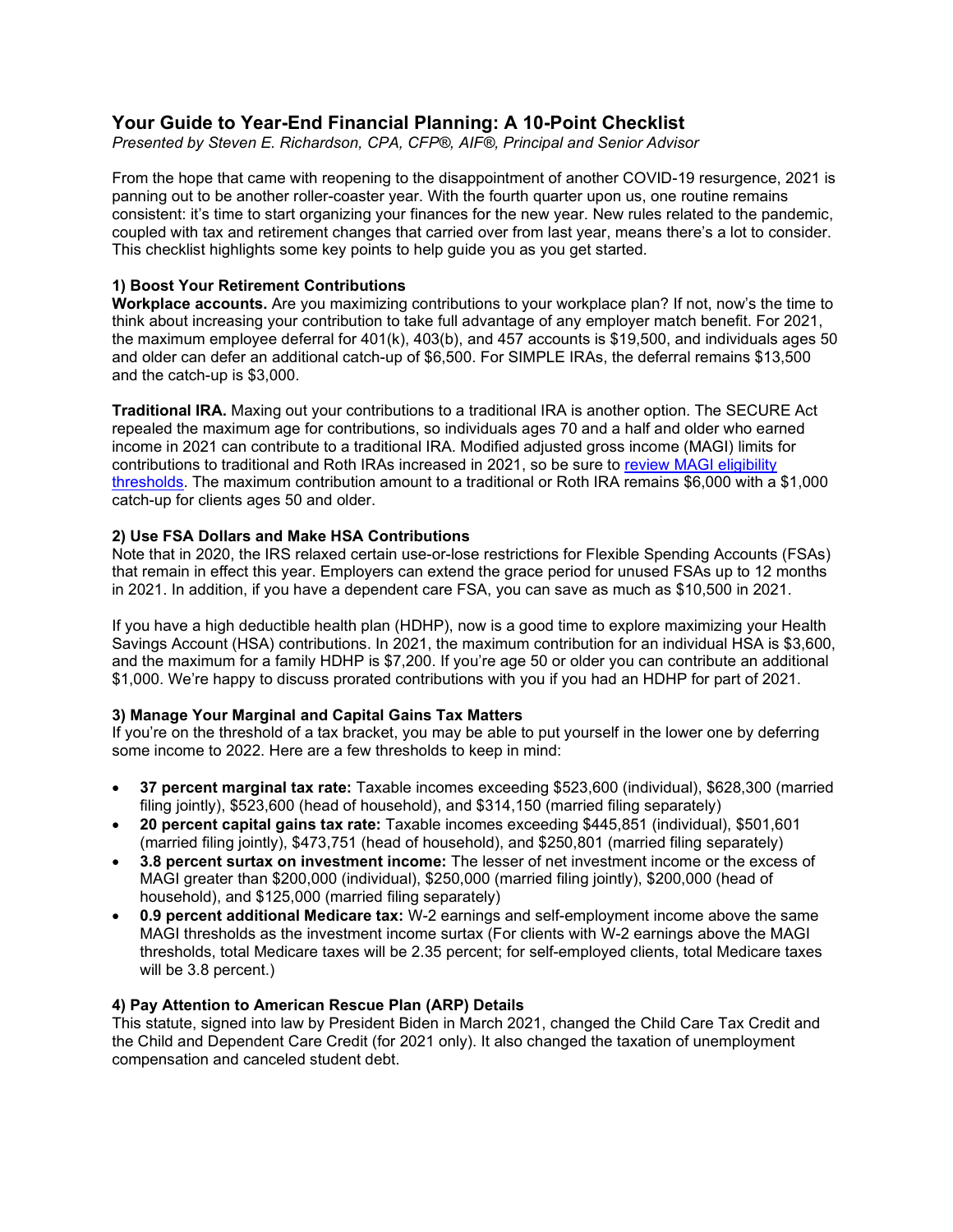- **Child Tax Credit:** In July 2021, the IRS began issuing 50 percent of this credit in six monthly advanced payments. Payments are based on 2020 income, so if your income increased in 2021, keep in mind you may need to reconcile the advanced payments. Be sure to review your [eligibility](https://www.irs.gov/credits-deductions/advance-child-tax-credit-payments-in-2021) for the [credit.](https://www.irs.gov/credits-deductions/advance-child-tax-credit-payments-in-2021)
- **Child and Dependent Care Credit:** In 2021, the credit is fully refundable. If your family earns less than \$125,000 annually, you may claim a 50 percent refundable credit on care expenses of \$8,000 for one child or dependent or expenses of \$16,000 for two or more children or dependents.
- **Unemployment compensation:** In 2020, \$10,500 of unemployment benefits were exempt from income tax. This exemption does not apply in 2021, so if you received benefits but didn't have taxes withheld, it's possible you may owe taxes.
- **Canceled student debt:** Under the ARP, you won't owe taxes on student loans that are canceled or forgiven between 2021 and 2025. This relief applies to both federal and private loans.

## **5) Rebalance Your Portfolio**

Reviewing your capital gains and losses may reveal tax planning opportunities, such as harvesting losses to offset capital gains.

### **6) Make Your Charitable Giving Payoff**

The CARES Act above-the-line deduction was extended to 2021, meaning you can deduct up to \$300 per person (\$600 if you file jointly) for cash charitable contributions. If you itemize, the deduction of up to 100 percent for all cash charitable contributions is available in 2021. (**Please note:** This deduction doesn't apply to cash contributions made to donor-advised funds or private, nonoperating foundations).

Qualified charitable distribution (QCD) rules haven't changed, so if you're older than 70 and a half, you can make a QCD of up to \$100,000 directly to a charity; if you're married and filing jointly, you may exclude up to \$100,000 donated from each of your and your spouse's IRA.

### **7) Form a Plan for Stock Options**

If you hold stock options, it's a good idea to develop a strategy for managing your current and future income. As part of this, be sure to have your tax advisor prepare an alternative minimum tax (ATM) projection. Keep in mind, ATM exemption limits increased in 2021 to \$73,600 for single tax filers and \$114,600 for married joint filers. If you're thinking about exercising incentive stock options, you may want to wait until January 2022 if, depending on your ATM projections, there's any tax benefit to waiting.

### **8) Prepare for Estimated Taxes and RMDs**

- Under the SECURE Act, if you reached age 70 and a half after January 1, 2020, you can wait until you turn 72 to start taking RMDs. RMDs are required in 2021.
- If you took coronavirus-related distributions (CRDs) from your retirement plan, we can review the repayment option you chose in 2020. Remember, the choice not to repay all of a CRD in 2020 is irrevocable.
- If you took a 401(k) loan after March 27, 2020, you'll also need to establish a repayment plan and confirm the amount of accrued interest.

### **9) Adjust Withholding and Prepare for Student Loan Repayment**

If you think you may be subject to an estimated tax penalty, consider asking your employers (via Form W-4) to adjust your withholding to cover shortfalls. The [IRS tax withholding calculator](https://www.irs.gov/individuals/tax-withholding-estimator) can help you with your estimates.

Student loan payments, which the CARES Act paused in March 2020, are scheduled to resume in February 2022. If you reduced other debt during this period, you'll need to adjust your monthly cash flow to include upcoming student loan payments.

### **10) Assess Your Estate Plans**

Year-end is always a good time to review and update your estate plan to make sure it's still in line with